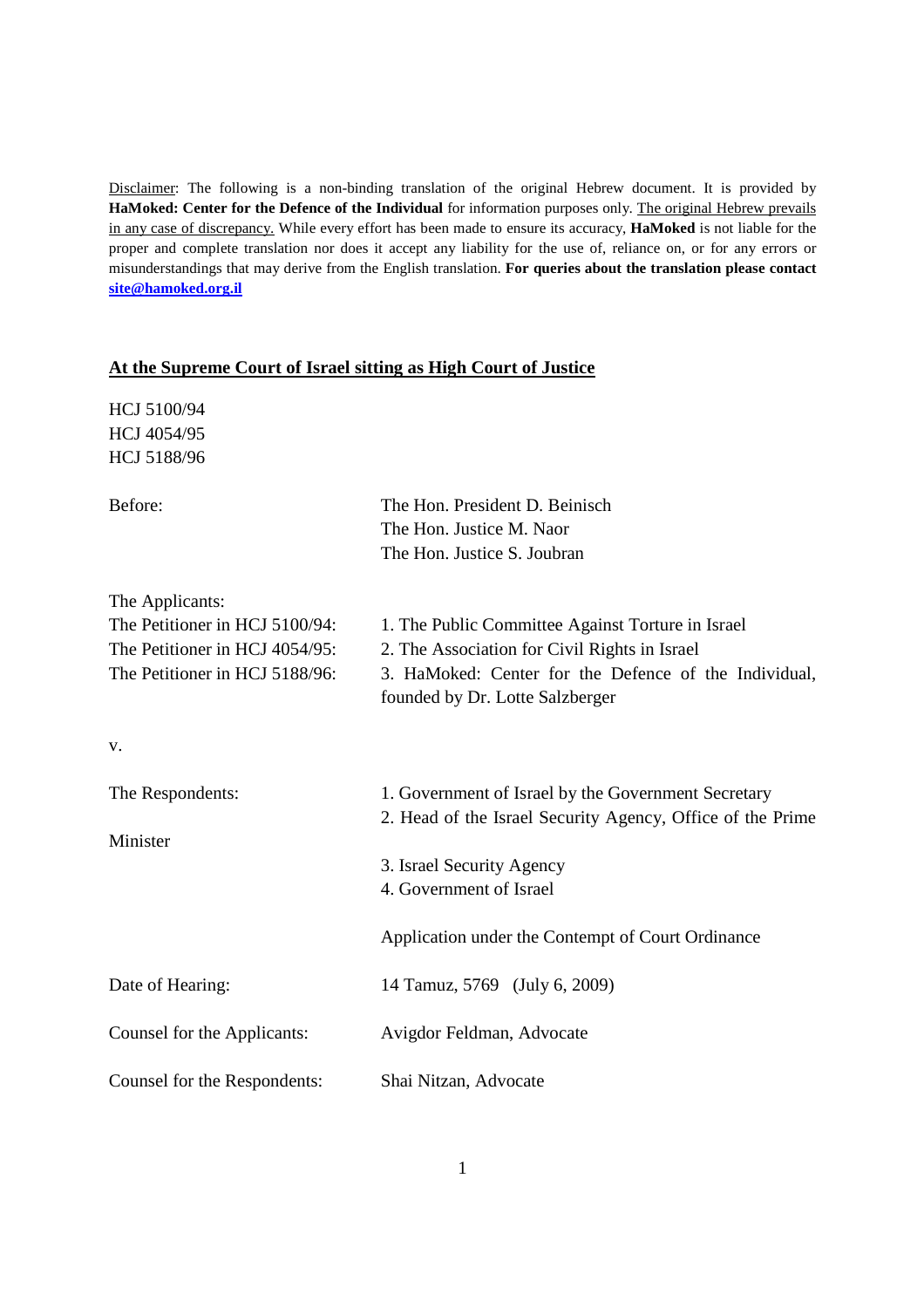## **Judgment**

The petition before us is a proceeding of an Application under the Contempt of Court Ordinance, in which it is alleged that in the interrogations carried out by the Israel Security Agency [ISA, formerly known as the General Security Service, or GSS, translator] the holdings made in the judgment given in HCJ 5100/94, HCJ 4054/95 and HCJ 5188/96 have been violated in recent years by virtue of the fact that there is a protocol which establishes interrogation methods of a type that has been disqualified by a decision of this Court.

Counsel for the State has asked that the petition be rejected as the Contempt of Court Ordinance does not apply to the circumstances of this matter; this both because according to the argument, there is no effective contempt of the judgment and the order issued by the Court, and it is not violated; and because of a contention of *laches* which relates to the interpretation of the judgment as given a decade ago in a directive issued by the Attorney General. It was further argued before us that the Contempt of Court Ordinance could not be applied to the state in a proceeding which is not a civil one.

Without making a finding on the complex argument that it is not possible to hold Contempt of Court proceeding against the state, we believe that under the circumstances of the matter, the arguments brought by the Petitioners are not suitable for a Contempt of Court proceeding. The judgment the Petitioners allege has been violated is of a declarative nature. What is permissible and what is forbidden as a consequence of this judgment cannot be decided according to rules pertaining to contempt of court, as it constitutes an interpretation of the operative paragraph in which it was established that -

> [W]e declare that the GSS does not have the authority to "shake" a man, hold him in the "Shabach" position (which includes the combination of various methods, as mentioned in paragraph 30), force him into a "frog crouch" position and deprive him of sleep in a manner other than that which is inherently required by the interrogation. Likewise, we declare that the "necessity" defence, found in the Penal Law, cannot serve as a basis of authority for the use of these interrogation practices, or for the existence of directives pertaining to GSS investigators, allowing them to employ interrogation practices of this kind. Our decision does not negate the possibility that the "necessity" defence be available to GSS investigators, be within the discretion of the Attorney General, if he decides to prosecute, or if criminal charges are brought against them, as per the Court's discretion.

Counsel for the State argued before us that the judgment is implemented and upheld, that the Attorney General is in charge of this matter and that he receives a report after the fact if and when interrogation methods are used and the "necessity" defense is required. It was also argued